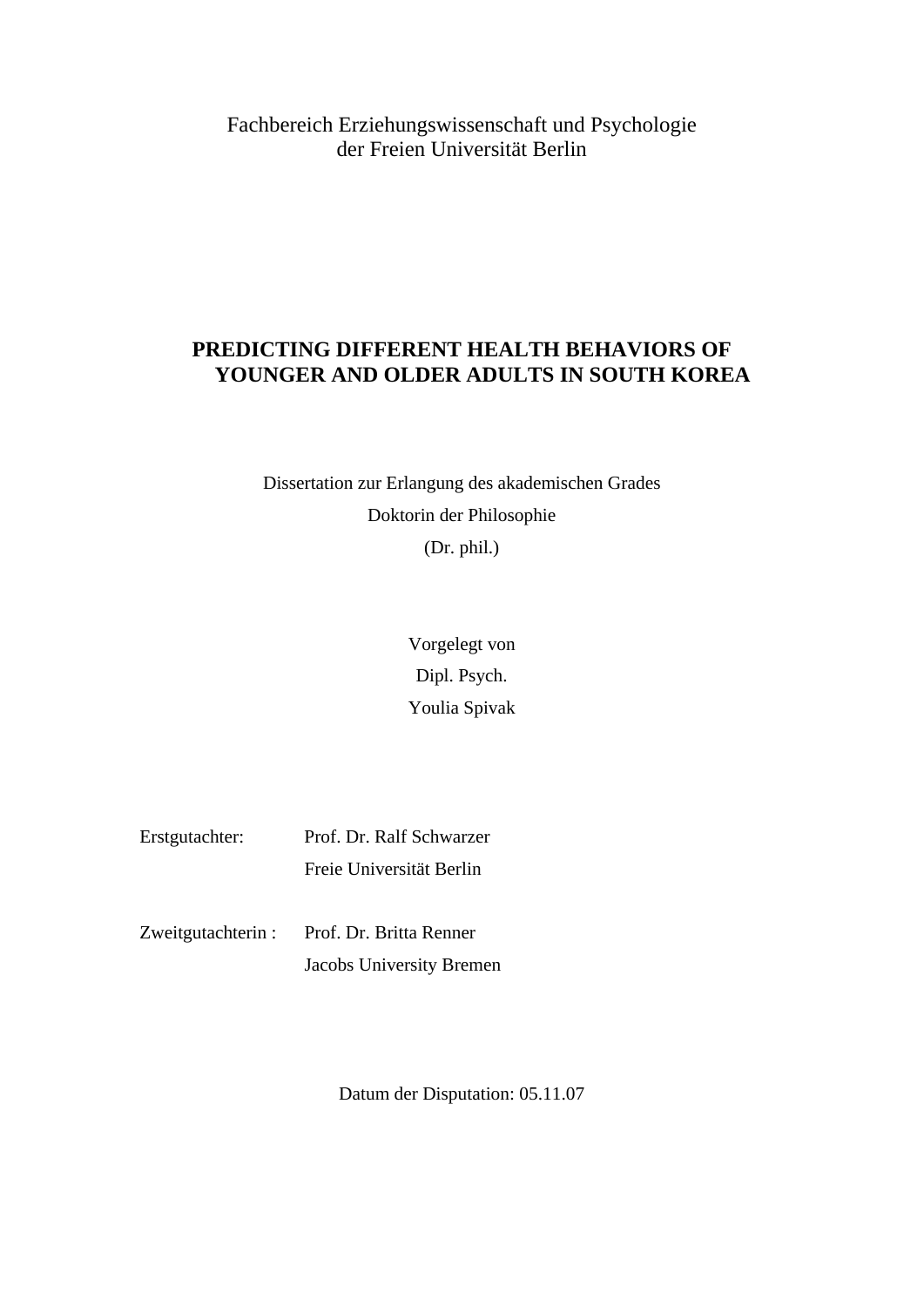## TABLE OF CONTENTS

| 1.   |                                                                             |  |  |
|------|-----------------------------------------------------------------------------|--|--|
|      |                                                                             |  |  |
| 1.1  |                                                                             |  |  |
|      | 1.1.1                                                                       |  |  |
|      | 1.1.2                                                                       |  |  |
|      |                                                                             |  |  |
|      |                                                                             |  |  |
|      |                                                                             |  |  |
|      | 1.1.2.4                                                                     |  |  |
| 2.   |                                                                             |  |  |
| 2.1. |                                                                             |  |  |
|      | 2.1.1                                                                       |  |  |
|      | 2.1.2                                                                       |  |  |
|      | 2.1.3                                                                       |  |  |
|      | 2.1.4                                                                       |  |  |
|      | Behavior Type: Health Promoting vs. Addictive Behaviors  15<br>2.1.5        |  |  |
|      | 2.1.6                                                                       |  |  |
|      |                                                                             |  |  |
| 2.2  |                                                                             |  |  |
|      | Behavior Change Theories and Social-Cultural Context22<br>2.2.1             |  |  |
| 2.3  |                                                                             |  |  |
|      | 2.3.1                                                                       |  |  |
|      |                                                                             |  |  |
|      | 2.3.1.2 Development as Joint Occurrence of Gains and Losses 26              |  |  |
|      | Shift in Allocation of Resources from Growth Towards Maintenance<br>2.3.1.3 |  |  |
|      |                                                                             |  |  |
|      | The Theory of Selection, Optimization and Compensation27<br>2.3.2           |  |  |
|      | 2.3.3<br>Age-Related Changes in the Importance of Health Goals28            |  |  |
|      | 2.3.4                                                                       |  |  |
|      | Age-Differences in Health Behaviors and Behavior Patterns34<br>2.3.5        |  |  |
|      | Age-Related Differences in Socio-Cognitive Variables38<br>2.3.6             |  |  |
| 2.4  |                                                                             |  |  |
| 2.5  |                                                                             |  |  |
|      | 2.5.1                                                                       |  |  |
|      | Does the Quality of the Prediction of Health Behaviors Vary as a<br>2.5.2   |  |  |
|      | Function of Behavior Type: Health Promoting vs. Addictive                   |  |  |
|      |                                                                             |  |  |
|      | 2.5.3                                                                       |  |  |
|      |                                                                             |  |  |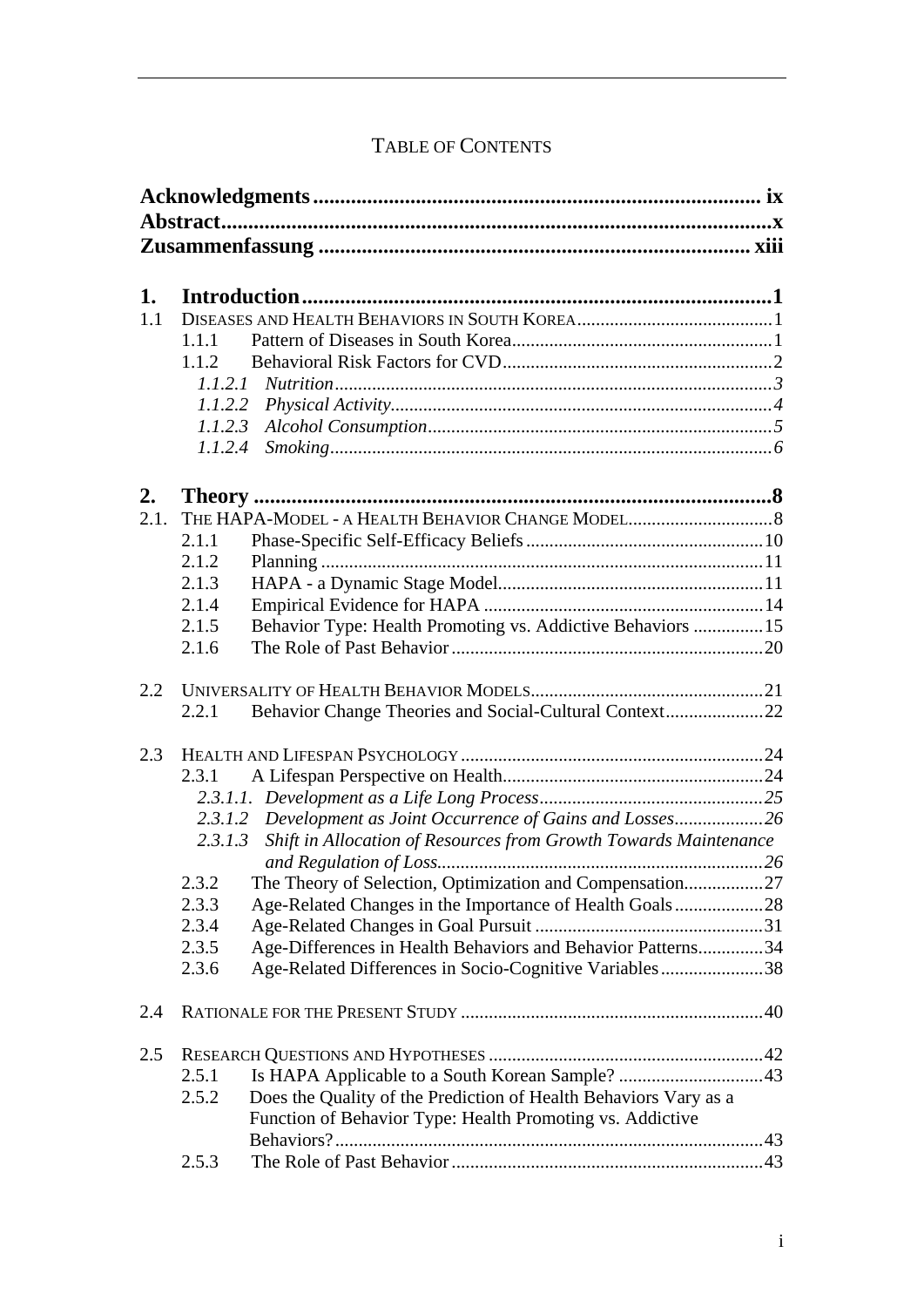|     | 2.5.4           | Are there Age-Differences in the Structure of Social-Cognitive        |  |
|-----|-----------------|-----------------------------------------------------------------------|--|
|     |                 |                                                                       |  |
|     | 2.5.4.1         | Age-Related Mean Differences in Health Behaviors 45                   |  |
|     | 2.5.4.2         |                                                                       |  |
|     | 2.5.4.3         | Age-Related Mean Differences in Health Cognition 45                   |  |
|     | 2.5.4.4         |                                                                       |  |
| 3.  |                 |                                                                       |  |
| 3.1 | <b>SAMPLE</b>   |                                                                       |  |
|     | 3.1.1           |                                                                       |  |
|     | 3.1.2           |                                                                       |  |
|     |                 |                                                                       |  |
| 3.2 | <b>MEASURES</b> |                                                                       |  |
|     | 3.2.1           |                                                                       |  |
|     | 3.2.1.1         |                                                                       |  |
|     |                 |                                                                       |  |
|     | 3.2.1.3         |                                                                       |  |
|     | 3.2.1.4         |                                                                       |  |
|     | 3.2.2           |                                                                       |  |
|     | 3.2.2.1         |                                                                       |  |
|     | 3.2.2.2         |                                                                       |  |
|     | 3.2.2.3         |                                                                       |  |
|     | 3.2.2.4         |                                                                       |  |
|     | 3.2.2.5         |                                                                       |  |
| 3.3 |                 | DESCRIPTION OF THE LONGITUDINAL SAMPLE AND DROP-OUT 58                |  |
|     | 3.3.1           |                                                                       |  |
|     | 3.3.2           |                                                                       |  |
| 3.4 | <b>ANALYSES</b> |                                                                       |  |
|     | 3.4.1           |                                                                       |  |
|     | 3.4.2           |                                                                       |  |
|     | 3.4.2.1         |                                                                       |  |
|     | 3.4.2.2         |                                                                       |  |
|     | 3.4.2.3         |                                                                       |  |
|     |                 |                                                                       |  |
| 4.  |                 |                                                                       |  |
| 4.1 |                 | APPLICABILITY OF THE HAPA-MODEL TO DIFFERENT HEALTH BEHAVIORS IN A    |  |
|     |                 |                                                                       |  |
|     | 4.1.1           | Applicabilty of the HAPA to Health Promoting Behavior: Nutrition .66  |  |
|     |                 |                                                                       |  |
|     | 4.1.1.2         |                                                                       |  |
|     |                 | 4.1.1.3 The Role of Past Behavior in Predicting Nutrition Behavior 69 |  |
|     | 4.1.2           | Applicability of the HAPA to Health Promoting Behavior: Physical      |  |
|     |                 |                                                                       |  |
|     | 4.1.2.1         |                                                                       |  |
|     |                 |                                                                       |  |
|     | 4.1.2.3         | The Role of Past Behavior in Predicting Physical Activity 72          |  |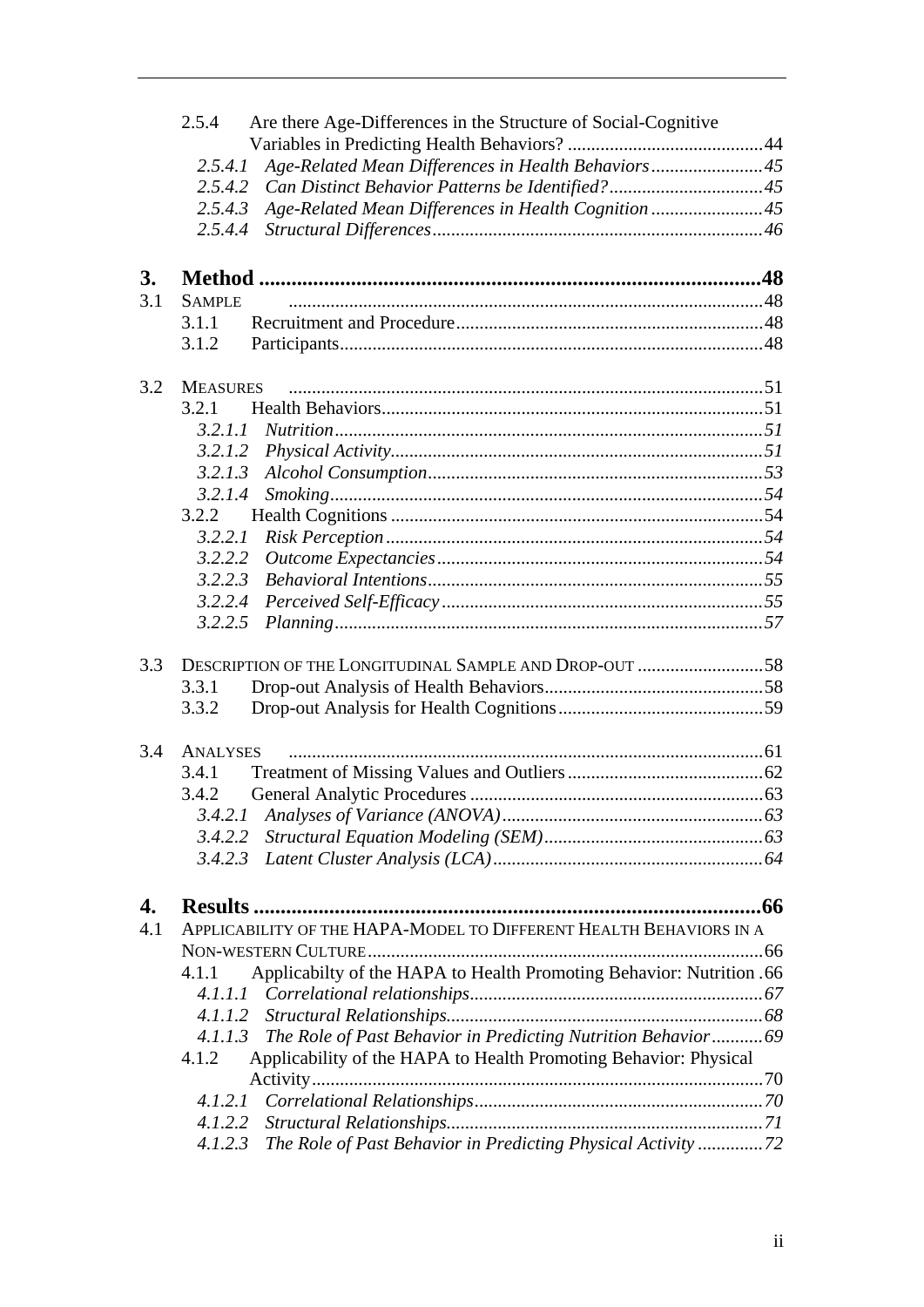|     | Applicability of the HAPA to Addictive Behavior: Alcohol<br>4.1.3               |     |
|-----|---------------------------------------------------------------------------------|-----|
|     |                                                                                 |     |
|     |                                                                                 |     |
|     | 4.1.3.2                                                                         |     |
|     | The Role of Past Behavior in Predicting Alcohol Consuption 75<br>4.1.3.3        |     |
|     | Applicability of the HAPA to Addictive Behavior: Cigarette<br>4.1.4             |     |
|     |                                                                                 |     |
|     | 4.1.4.1                                                                         |     |
|     |                                                                                 |     |
|     | The Role of Past Behavior in Predicting Cigarette Consumption78<br>4.1.4.3      |     |
| 4.2 | APPLICABILITY OF THE HAPA-MODELL TO DIFFERENT AGE GROUPS: MEAN                  |     |
|     |                                                                                 |     |
|     | 4.2.1                                                                           |     |
|     | Bivariate Relationships among Different Health Behaviors82<br>4.2.2             |     |
|     | 4.2.3<br>Identification and Description of Different Health Behaviors           |     |
|     |                                                                                 |     |
|     | 4.2.3.1                                                                         |     |
|     | Age-group Differences in the Likelihood of Cluster Membership87<br>4.2.3.2      |     |
|     | 4.2.4                                                                           |     |
|     | 4.2.4.1                                                                         |     |
|     |                                                                                 |     |
|     | 4.2.4.3                                                                         |     |
|     | 4.2.4.4                                                                         |     |
| 4.3 | APPLICABILITY OF THE HAPA-MODEL TO DIFFERENT AGE-GROUPS:                        |     |
|     |                                                                                 | .98 |
|     | Age-Related Structural Difference by Predicting Nutrition Behavior.98<br>4.3.1  |     |
|     | Testing for Multiple Group Invariant Factorial Structure of<br>4.3.1.1          |     |
|     |                                                                                 |     |
|     |                                                                                 |     |
|     | 4.3.1.3 Alternative Explanation: Intenders vs. Nonintenders103                  |     |
|     | Age-Related Structural Difference by Predicting Physical Activity .104<br>4.3.2 |     |
|     | Testing for Multiple Group Invariant Factorial Structure of<br>4.3.2.1          |     |
|     |                                                                                 |     |
|     |                                                                                 |     |
|     | 4.3.2.3 Alternative Explanation: Intenders vs. Nonintenders108                  |     |
|     | 4.3.3<br>Age-Related Structural Difference by Predicting Alcohol                |     |
|     |                                                                                 |     |
|     | Testing for Multiple Group Invariant Factorial Structure of<br>4.3.3.1          |     |
|     |                                                                                 |     |
|     |                                                                                 |     |
|     | 4.3.3.3 Alternative Explanation: Intenders vs. Nonintenders111                  |     |
|     |                                                                                 |     |
| 5.  |                                                                                 |     |
| 5.1 | SUMMARY OF MAIN FINDINGS AND THEIR RELATIONSHIP TO PREVIOUS                     |     |
|     | <b>RESEARCH</b>                                                                 |     |
|     | Applicability of the HAPA-Model to Different Types of Health<br>5.1.1           |     |
|     |                                                                                 |     |
|     | Applicability of the HAPA-Model to a Non-Western Country  120<br>5.1.2          |     |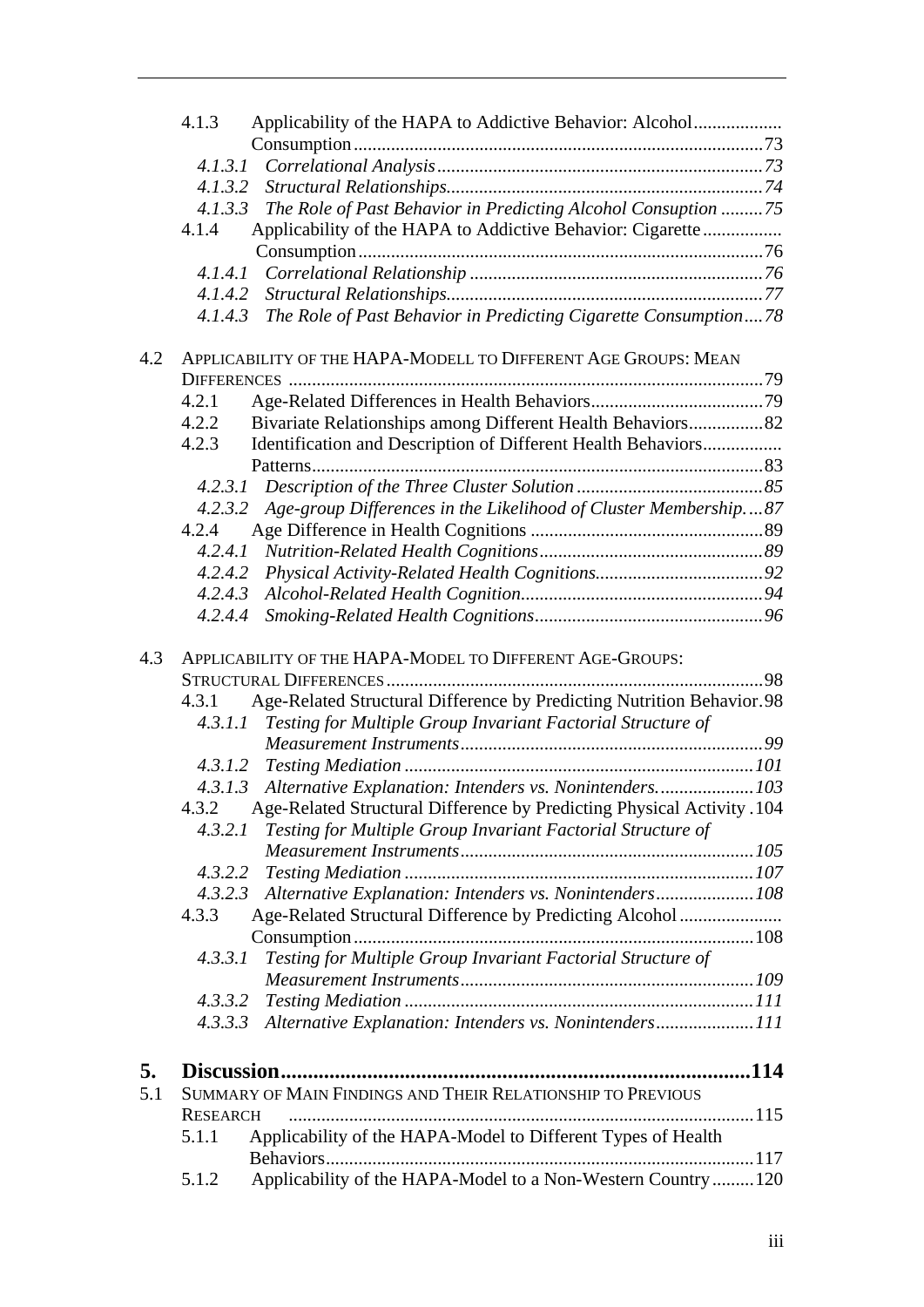|     | Applicability of the HAPA-Model to Different Age Groups 122<br>5.1.3           |  |
|-----|--------------------------------------------------------------------------------|--|
|     | Age-Related Mean Differences in Health Behaviors 123<br>5.1.3.1                |  |
|     | Age-Related Differences in Behavior Patterns123<br>5.1.3.2                     |  |
|     | 5.1.3.3                                                                        |  |
|     | 5.1.3.4                                                                        |  |
|     |                                                                                |  |
| 5.2 | CONCLUSIONS AND LIMITATIONS OF THE PRESENT RESEARCH 131                        |  |
|     | Limitations to the Conclusions about Quality of Prediction across<br>5.2.1     |  |
|     |                                                                                |  |
|     | Limitation to the Conclusions about Applicability to a Non-Western<br>5.2.2    |  |
|     |                                                                                |  |
|     | Limitations to the Conclusions about Age-Differential Effects  135<br>5.2.3    |  |
|     | 5.2.4<br>Methodological Limitations Imposed by Sample Characteristics and      |  |
|     |                                                                                |  |
| 5.3 | <b>OUTLOOK</b>                                                                 |  |
|     |                                                                                |  |
| 6.  |                                                                                |  |
|     |                                                                                |  |
| 7.  |                                                                                |  |
| 7.1 | APPENDIX A: DESCRIPTIVES OF CENTRAL CONSTRUCTS  158                            |  |
|     |                                                                                |  |
| 7.2 | APPENDIX B: ADDITIONAL INFORMATION FOR THE MAIN ANALYSES OF THE                |  |
|     | <b>STUDY</b>                                                                   |  |
|     | Means, Standard Deviations and Factors Loading for Items/Parcels<br>7.2.1      |  |
|     |                                                                                |  |
|     | 7.2.2                                                                          |  |
|     | Goodness of Fit Statistics for the Nested Models with and without the<br>7.2.3 |  |
|     |                                                                                |  |
|     |                                                                                |  |
| 7.3 |                                                                                |  |
|     | Multi-Group Comparison: Nonintenders Versus Intenders in the<br>7.3.1          |  |
|     |                                                                                |  |
|     | Multi-Group Comparison: Nonintenders Versus Intenders in the<br>7.3.2          |  |
|     |                                                                                |  |
|     | Multi-Group Comparison: Nonintenders Versus Intenders in the<br>7.3.3          |  |
|     |                                                                                |  |
| 7.4 | APPENDIX D: SCALES AND INSTRUMENTS EMPLOYED IN THE PRESENT STUDY .177          |  |
|     | 7.4.1                                                                          |  |
|     | 7.4.1.1                                                                        |  |
|     | 7.4.1.2                                                                        |  |
|     | 7.4.1.3                                                                        |  |
|     |                                                                                |  |
|     |                                                                                |  |
|     | 7.4.1.6                                                                        |  |
|     | 7.4.2                                                                          |  |
|     | 7.4.2.1                                                                        |  |
|     | 7.4.2.2                                                                        |  |
|     |                                                                                |  |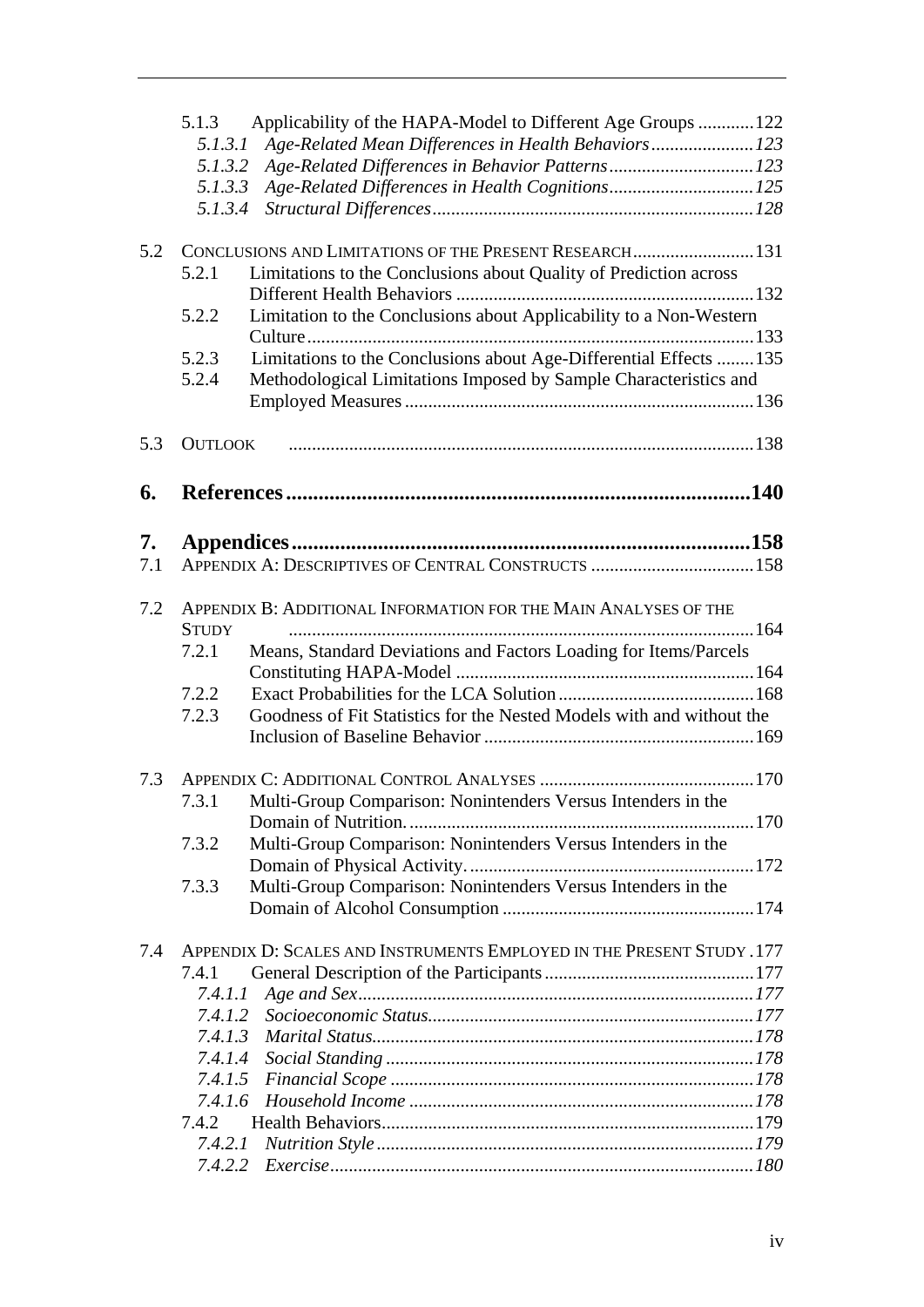# LIST OF TABLES

| Table 1:  | Examples of research applying health behavior change theories to                       |
|-----------|----------------------------------------------------------------------------------------|
|           |                                                                                        |
| Table 2:  | Overview of central research questions of the present study47                          |
| Table 3:  |                                                                                        |
| Table 4:  |                                                                                        |
|           |                                                                                        |
| Table 5:  | Description of domain-specific outcome expectancies of dropped-out                     |
|           |                                                                                        |
| Table 6:  | Description of domain-specific self-efficacy of dropped-out participants               |
|           |                                                                                        |
| Table 7:  | Description of intentions of dropped-out participants and continuers60                 |
| Table 8:  | Description of domain-specific planning of dropped-out participants and                |
|           |                                                                                        |
| Table 9:  | Nutrition behavior of younger and older adults: means, standard deviations             |
|           |                                                                                        |
| Table 10: | Physical activity (per week) of younger and older adults: means, standard              |
|           |                                                                                        |
| Table 11: | Alcohol consumption of younger and older adults: means, standard                       |
|           |                                                                                        |
|           | Table 12: Daily cigarette consumption among younger and older smokers81                |
| Table 13: |                                                                                        |
| Table 14: | Goodness of fit indices to determine the optimum number of clusters 85                 |
| Table 15: | Clustering variable profiles: cluster size, means or percentage of                     |
|           | participants with favorable characteristic on respective behavior,                     |
|           | t-test and $\chi^2$ tests of differences between cluster means and percentages,        |
|           |                                                                                        |
|           |                                                                                        |
| Table 17: | Risk perception of younger and older adults: means, standard deviations,               |
|           |                                                                                        |
| Table 18: | Nutrition-related outcome expectancies of younger and older adults:                    |
|           |                                                                                        |
| Table 19: | Nutrition-related self-efficacy of younger and older adults: means,                    |
|           |                                                                                        |
|           | Table 20: Intention to adopt a healthier diet: means, standard deviations, age and sex |
|           |                                                                                        |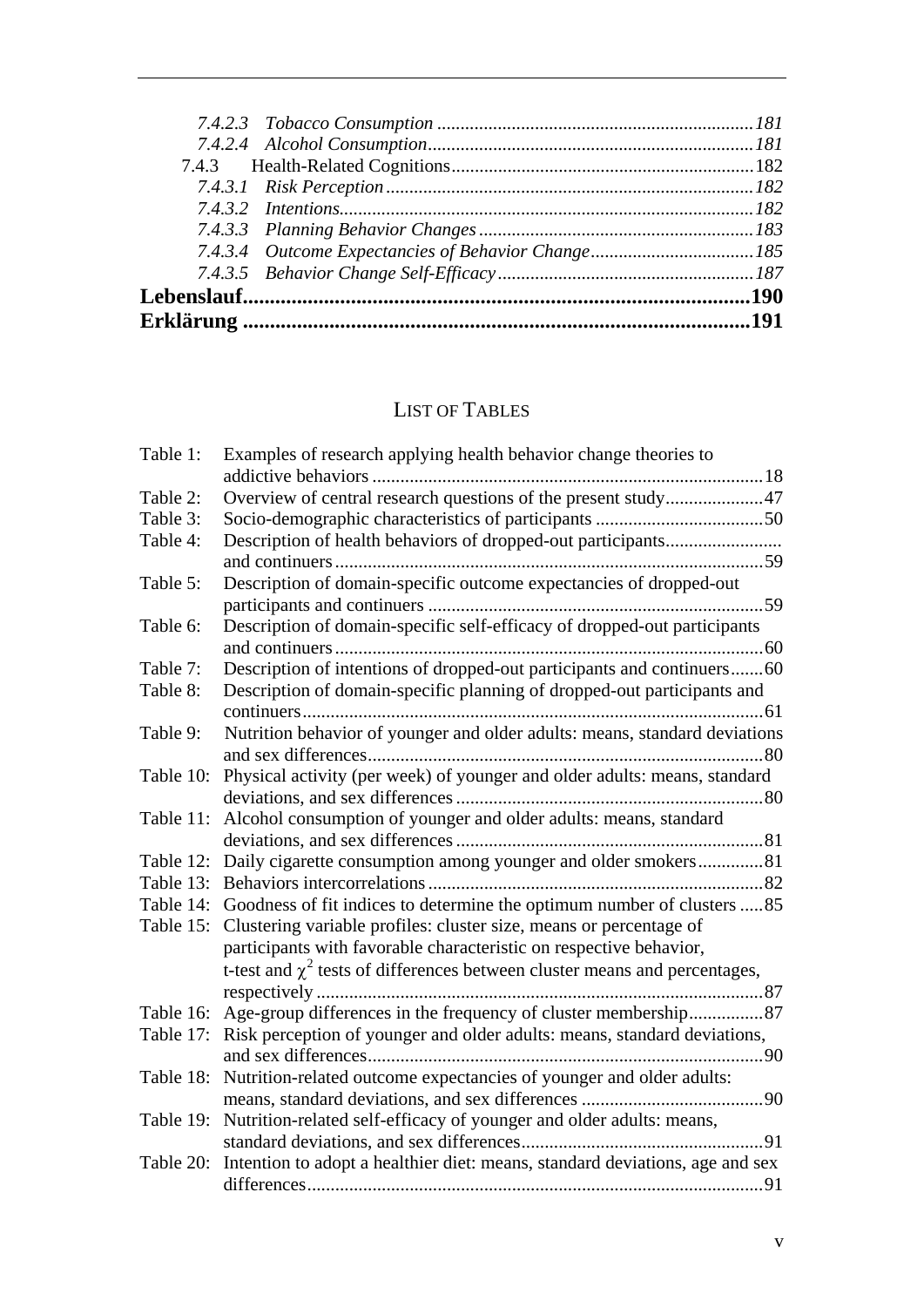|           | Table 21: Nutrition-related action and coping planning of younger and older adults:   |
|-----------|---------------------------------------------------------------------------------------|
| Table 22: | Physical activity-related outcome expectancies of younger and older                   |
|           | Table 23: Physical activity-related self-efficacy of younger and older adults: means, |
| Table 24: | Intention to be physically active: means, standard deviations, age and sex            |
| Table 25: | Physical activity-related planning of younger and older adults: means,                |
| Table 26: | Alcohol-related outcome expectancies of younger and older adults: means,              |
| Table 27: | Alcohol-related self-efficacy of younger and older adults: means, standard            |
|           | Table 28: Intention to reduce alcohol consumption: means, standard deviations, age    |
| Table 29: | Alcohol-related planning of younger and older adults: means, standard                 |
| Table 30: | Smoking-related outcome expectancies of younger and older adults: means               |
| Table 31: | Smoking-related self-efficacy of younger and older adults: means and                  |
| Table 32: | Intention to quit smoking: means, standard deviations and age differences<br>97       |
| Table 33: | Smoking-related planning of younger and older adults: means, standard                 |
| Table 34: | Correlations between nutrition and nutrition-related health cognitions  67            |
| Table 35: | Goodness of Fit statistics for the groups of young and older adults98                 |
| Table 36: |                                                                                       |
| Table 37: | Correlations between physical activity-related health cognitions and                  |
|           |                                                                                       |
|           | Table 39: Correlations between alcohol consumption and alcohol-related health         |
|           |                                                                                       |
| Table 41: | Correlations between cigarette consumption and smoking-related health                 |
|           | Table 42: Overview of Central Research Questions of the Present Study 116             |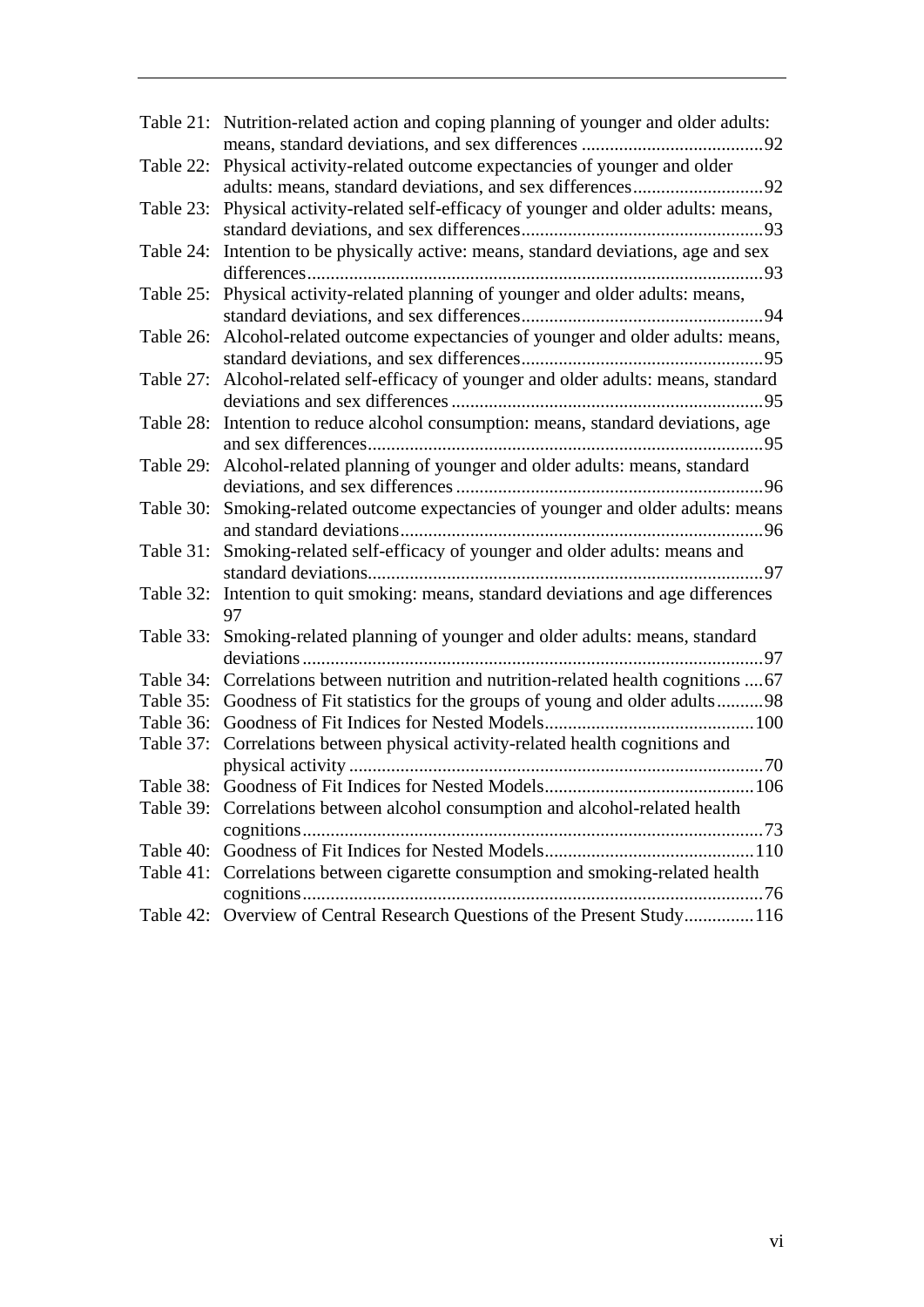### LIST OF FIGURES

| Figure 1: |                                                                                     |
|-----------|-------------------------------------------------------------------------------------|
| Figure 2: | Descriptive statistics for physical activities of younger and middle                |
|           |                                                                                     |
| Figure 3: |                                                                                     |
| Figure 4: |                                                                                     |
| Figure 5: | HAPA-Model for alcohol consumption for the total sample $(n = 412)$ 75              |
| Figure 6: | HAPA-Model for cigarette consumption for the total sample of smokers                |
|           |                                                                                     |
| Figure 7: | Conditional probabilities of having favorable characteristics on different          |
|           |                                                                                     |
| Figure 8: | Percentage of younger and older participants in the three clusters88                |
| Figure 9: | HAPA-Model for nutrition in different age groups: In italics are                    |
|           |                                                                                     |
|           | Figure 10: Relationship among intention to adopt healthier nutrition, planning and  |
|           | nutrition style for younger adults. The coefficient for direct effect after         |
|           |                                                                                     |
|           | Figure 11: Relationship among intention to adopt healthier nutrition, planning and  |
|           | nutrition style for older adults. The coefficient for direct effect after           |
|           |                                                                                     |
|           | Figure 12: HAPA-Model for physical activity in different age groups: In italics are |
|           |                                                                                     |
|           | Figure 13: Relationship among intention to be physically active, planning and       |
|           | nutrition style: Standardized regression coefficients ( $n = 135$ ). The            |
|           | coefficient for direct effect controlled for the indirect effect is in bold107      |
|           | Figure 14: HAPA-Model for alcohol consumption in different age groups: In italics   |
|           |                                                                                     |

### LIST OF TABLES AND FIGURES IN APPENDICES

Appendix A: Descriptives of Central Constructs

| Table A 1: Basic distributions of health behaviors in young (16-35) and middle  |  |
|---------------------------------------------------------------------------------|--|
|                                                                                 |  |
| Table A 2: Basic distributions of health cognitions in young (16-35) and middle |  |
|                                                                                 |  |
|                                                                                 |  |

Appendix B: Additional Information to the Main Analyses of the Study

| Table B 1: Means, standard deviations and factors loadings for items/parcels |  |
|------------------------------------------------------------------------------|--|
| constituting HAPA-Model in the domain of nutrition behavior164               |  |
| Table B 2: Means, standard deviations and factors loadings for items/parcels |  |
| constituting HAPA-Model in the domain of physical activity  165              |  |
| Table B 3: Means, standard deviations and factors loadings for items/parcels |  |
| constituting HAPA-Model in the domain of alcohol consumption 166             |  |
| Table B 4: Means, standard deviations and factors loadings for items/parcels |  |
| constituting HAPA-Model in the domain of cigarette consumption 167           |  |